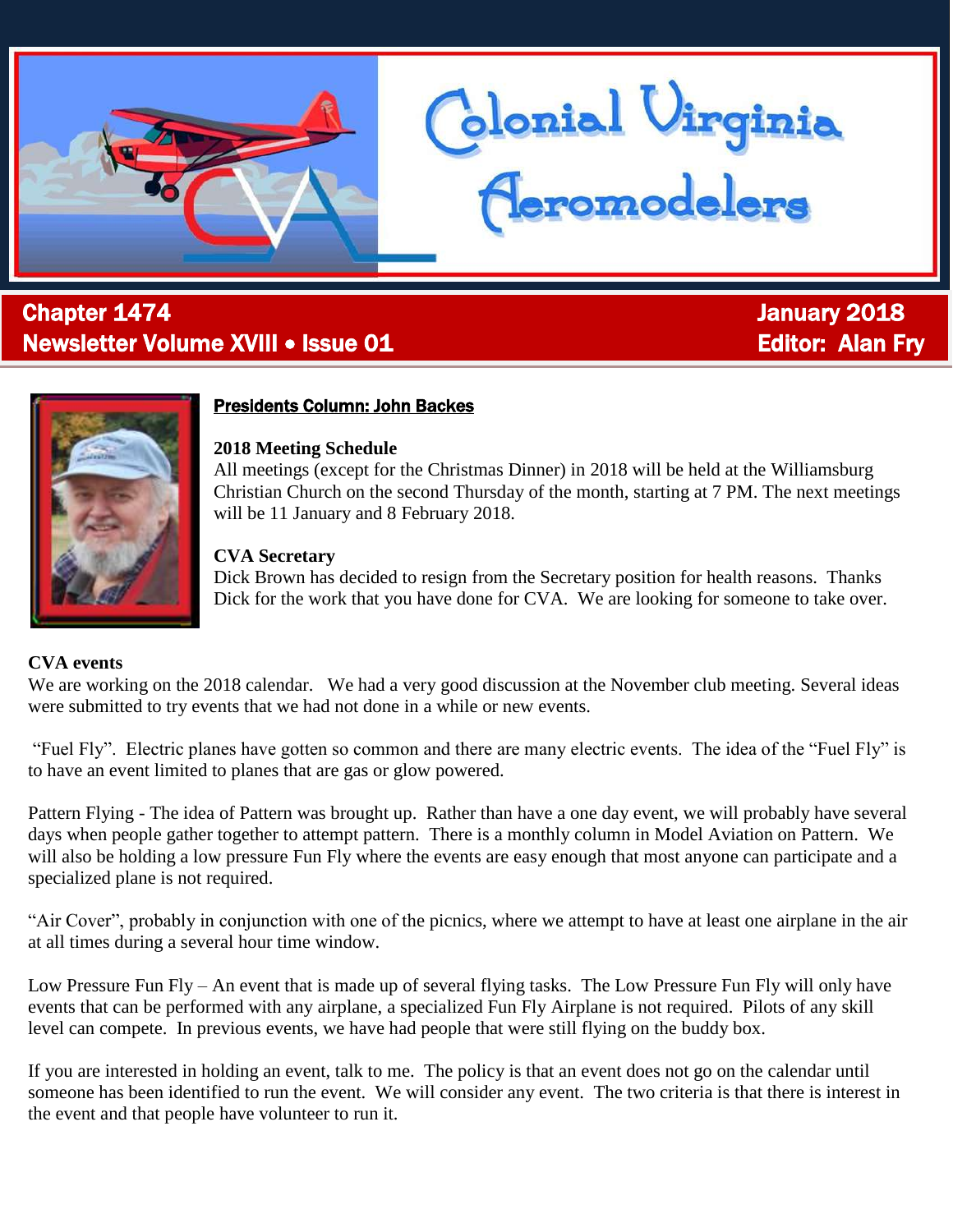#### **Swap Meets and Auctions**

This is the time of year when local clubs hold Swap Meets and Auctions. This is a great opportunity to pick up some extra gear at discount prices. Newport News RC is sponsoring a Swap Meeting at Immanuel Baptist Church, 69 Saunders Road, Newport News on February 10 starting at 9AM. Admission is \$5. You can also rent a table for \$12, which includes one admission, if you would like to sell items. The tables sell out so you need to sign up before the event.

Hanover RC club swap meet is being planned as an outdoor event at their flying field in April.

## **Membership Renewal**

A 2018 membership application may be downloaded from the web site at

<http://cvarc.homestead.com/ApplicationsForms.html> . We can verify your AMA membership on the AMA website so a copy of your 2018 AMA membership card is not required. Take care of those things now so that you will be ready to fly when we get a good flying day.

#### **Show and Tell**

We are going to have a short show and tell at the end of each meeting. Did you get anything neat for Christmas? Bring it and show us!

**Contact Me** Phone: 757-876-1241 Email: [jb753@cox.net](mailto:jb753@cox.net) Address: 8630 Diascund Road, Lanexa, Va. 23089



## **Secretary's Report: By Richard Brown**

The last meeting was our 2017 Christmas party. No meeting minutes were taken.



## **Training: Alan Fry**

#### **Website of the Month**

This month's website of the month is **Eagle Hobby Shop**. Over the Holidays I went to Eagle Hobby Shop for the first time in a while. Not thinking that it is possible, I believe that Tom had more RC Airplane merchandise than he ever has had! If you have never been to Eagle Hobby Shop, I strongly encourage you to go. You will not be disappointed. Here is the link to the website that gives the address and phone number to Eagle Hobby Shop:

<http://www.eaglehobbyshop.com/>